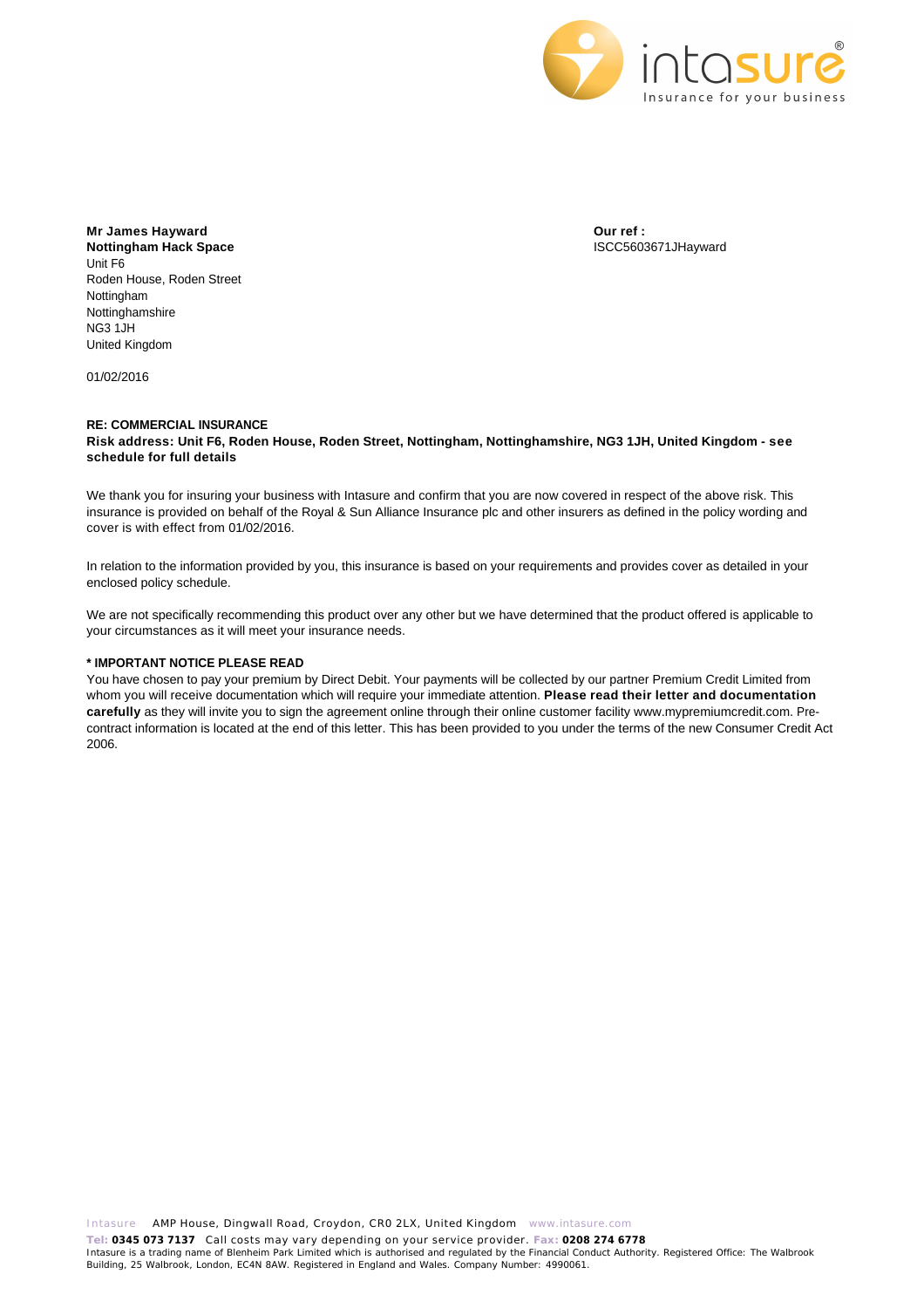

### **Terms & conditions**

Policy period 12 months Annual premium  $£1,006.00$ Additional premium due to underwriting  $£0.00$ Additional premium due to claims **ED.00** Taxes and other charges **E130.57** Transaction Processing Charge **1988** 20.00 Representative APR 15.4% Variable Finance Charge **E90.91** Monthly payment **E102.29** Total payable **E1,227.48** 

Please note that cover is based on the information you supplied; see "Important Notice - Information we need to know about" on the next page. Please refer to the Statement of Facts section and ensure the details are correct. You can review your applicable endorsements on the back of the schedule making note to items added in red. Any endorsements that have been removed have been noted separately. If there are any changes to the information supplied this may affect the cover and/or premium.

You have a legal right to cancel your policy, for any reason, subject to no claims incurred, after receiving your policy documentation. This reflective period is 14 days from the day after you receive this information. If a policy is cancelled within this 14 day period, any premium refund may be subject to the deduction of the administration fee with a pro rata amount being charged for the time that the property was on risk. You will need to provide us with a written request to cancel before the expiry of the 14 days by post or email.

In the meantime, we would like to thank you for insuring with us and enclose details of our Terms of Business and Policy Summary. We recommend that you read all literature, particularly the Policy Summary and the Policy Wording. If you have any queries please do not hesitate to contact us on 0345 073 7137.

Kind regards

Mod Norg

Mark Morgan Managing Director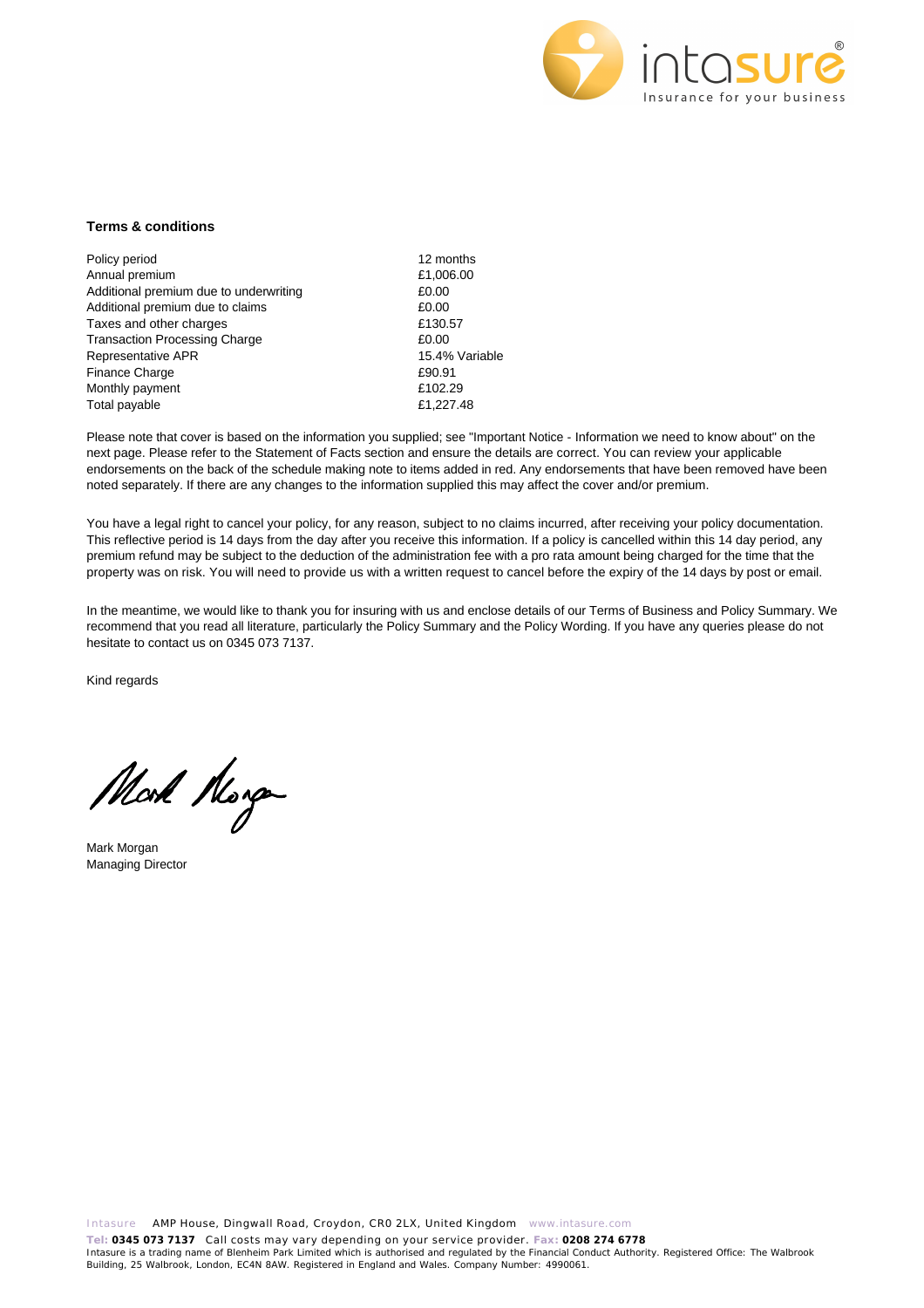

### **Commercial Insurance - Statement of Fact Proposal**

### **Important Notice — Information we need to know about**

This is the information that you provided to us when applying for your policy. You have confirmed you have answered the questions to the best of your knowledge and belief. The information you have provided in this form contains statements upon which underwriters will rely when deciding whether to accept this insurance and the terms on which it may be offered, including the amount of premium payable.

It is very important that you check that it is complete and accurate. If you are in any doubt at all regarding any of the answers you have given, you should ask us.

You must tell us within 14 days of you becoming aware if any of the information provided by you changes after you purchase your policy and during the period of your policy.

If you do not notify us of any changes to the answers previously provided this may impact your ability to make a claim under the policy or, the claim payment may be reduced or, the claim declined.

The following information has been provided by You and recorded by Intasure:

### **Personal information**

**Name and address of proposer:**  Mr James Hayward Nottingham Hack Space Unit F6 Roden House, Roden Street Nottingham Nottinghamshire NG3 1JH United Kingdom

**Email address**  jhayward1980@gmail.com

### **Property information**

**Risk address:** Unit F6 Roden House, Roden Street

Nottingham Nottinghamshire NG3 1JH United Kingdom

### Property Type: **Not listed**

Construction Type: **Brick**

Age of property: **1990-date**

Flat roof: **None**

Floor construction: **Concrete**

Number of flats: **0**

Roof construction: **Tile**

Are there any other businesses occupying the buildings other than the Proposer(s) business: **No**

Intasure AMP House, Dingwall Road, Croydon, CR0 2LX, United Kingdom www.intasure.com **Tel: 0345 073 7137** Call costs may vary depending on your service provider. **Fax: 0208 274 6778**  Intasure is a trading name of Blenheim Park Limited which is authorised and regulated by the Financial Conduct Authority. Registered Office: The Walbrook Building, 25 Walbrook, London, EC4N 8AW. Registered in England and Wales. Company Number: 4990061.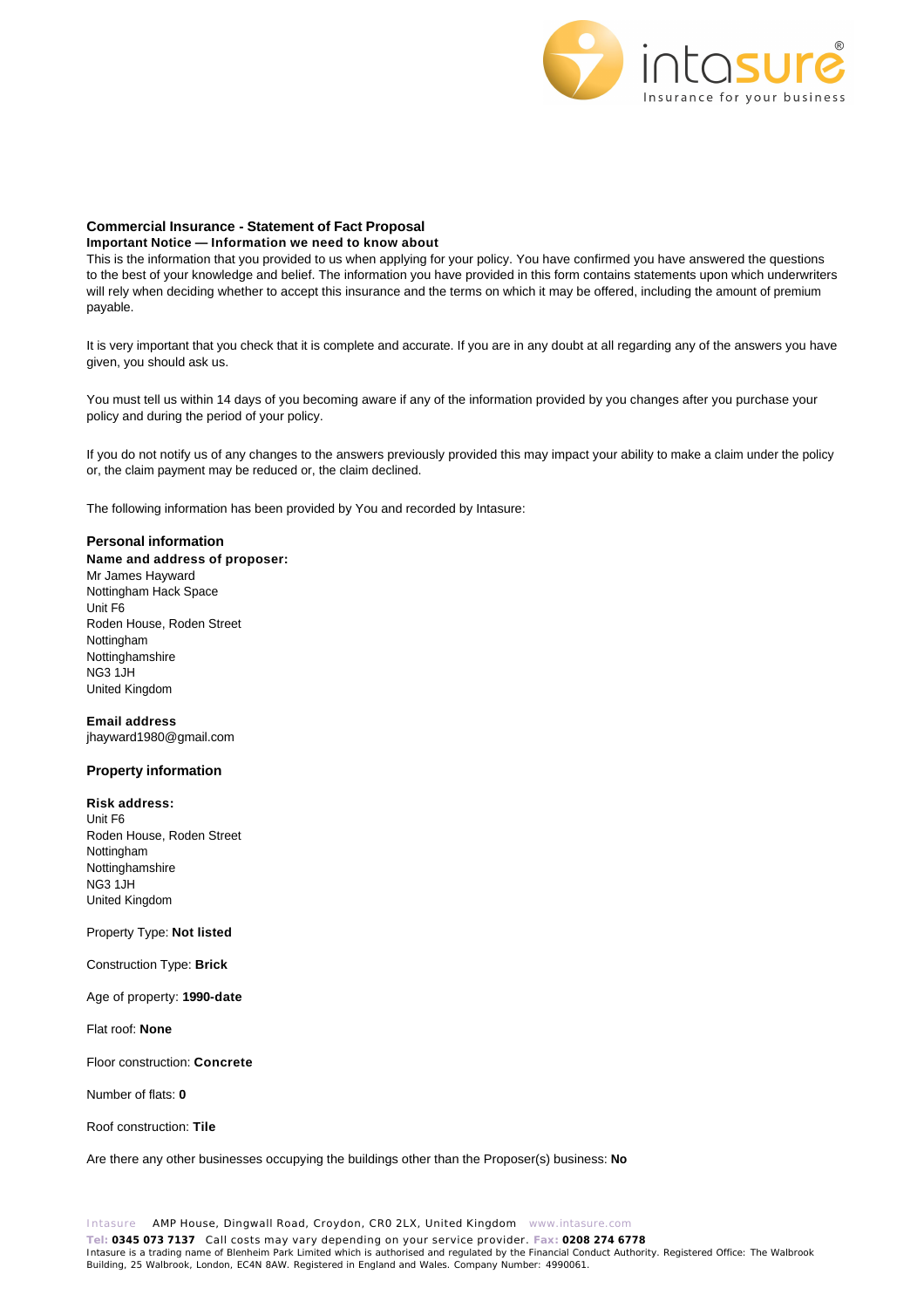

Are there any residential buildings to be insured: **No**

Business Occupancy: **Business Hours**

Does the proposer live on the premises: **No**

Are tenants on assured short hold tenancy agreements: **No**

Major works: **No**

Location: **Residential area**

### **Liability information**

Public Liability: **£2 million**

Products Liability: **£2 million**

Employer's Liability: **Yes** Number of directors: **7** Number manual employees: **5** Total number of employees: **5**

Clerical/non-manual Annual Wage roll: **1**

Annual Turnover: **37132**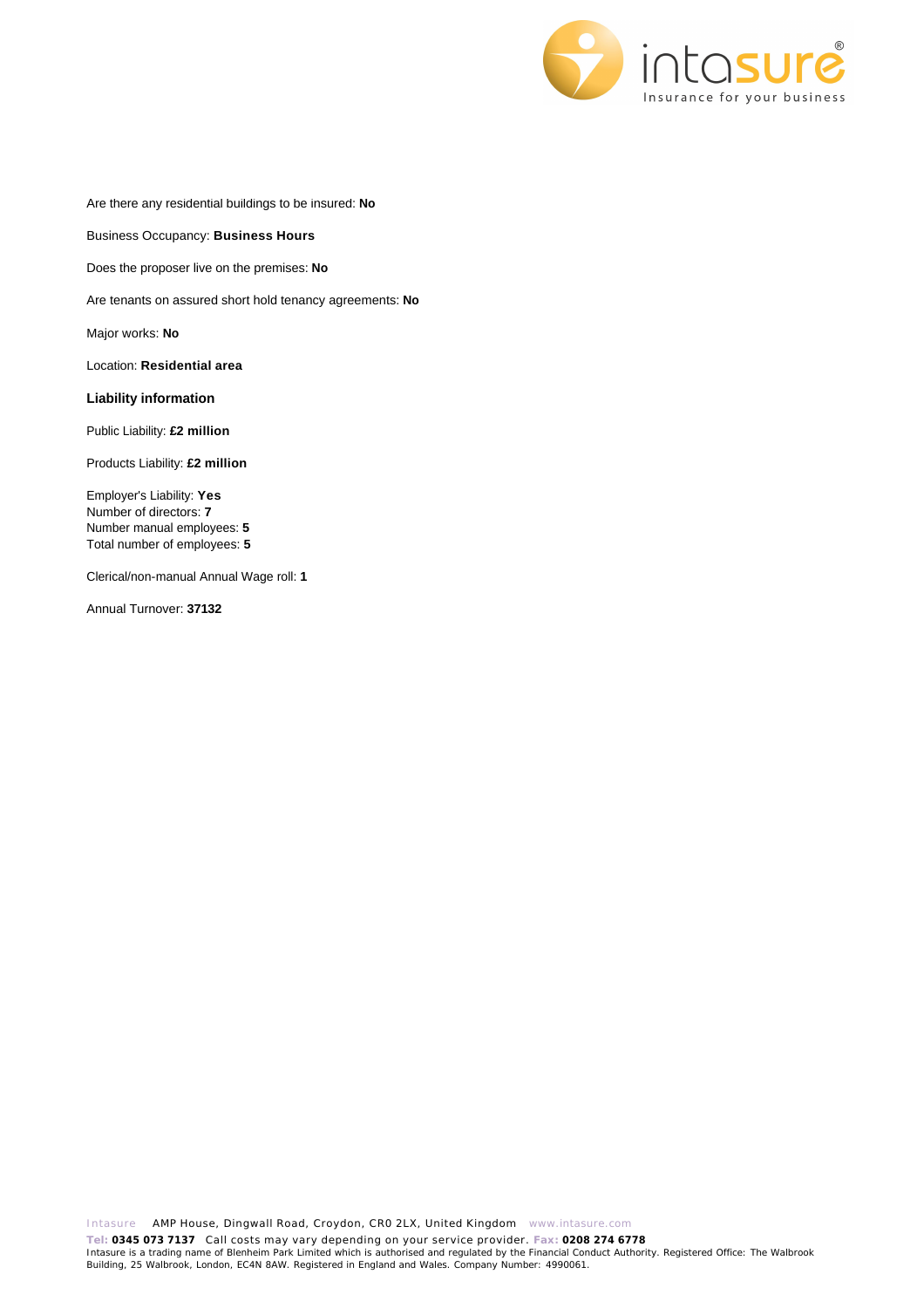

### **Additional information**

1. Is the property within 100 metres of any river, stream, canal, lake or sea? **No**

2. History of flooding? **No**

3. Have there been any claims in the last 5 years (made/declined)? **No**

4. Any outstanding or pending claims? **No**

5. Have you ever been prosecuted for the following? The Factories Act **No**; Health & Safety at Work Act **No**; Consumer Protection Act **No**; Other statutory legislation **No**

6. Have you or any persons whom this insurance will apply been made bankrupt or disqualified as company director? **No**

7. Have you or any persons whom this insurance will apply have outstanding CCJs or Sheriff Court Decrees? **No**

8. Have you or any persons whom this insurance will apply been an officer of a company declared insolvent or has receiver/liquidator appointed? **No**

9. Have you or any persons whom this insurance will apply been convicted of any criminal offence other than motoring? **No**

10. Have you or any persons whom this insurance will apply been declined or renewal refused? **No**

**DECLARATION:** To the best of your knowledge and belief, is the information you have provided in connection with this proposal true? Misrepresentation of any of the answers given may entitle underwriters to:- cancel your policy and refuse to pay any claim; or- not pay any claim in full; or- revise the premium and/or change any excess; or- revise the extent of cover or terms of this insurance. **Yes**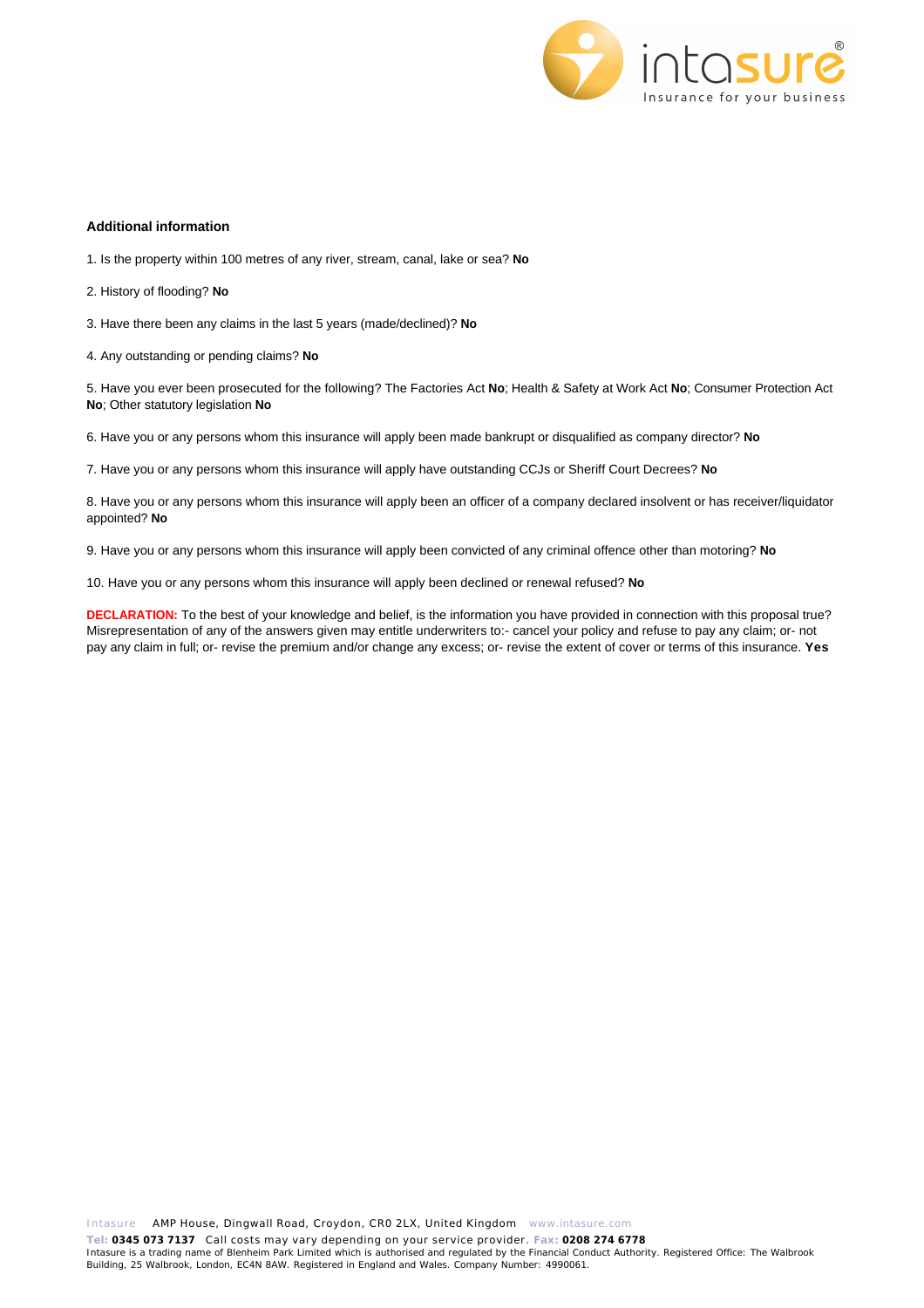

#### **Notice**

**Data Protection - Information Uses**

For the purposes of the Data Protection Act 1998, the Data Controller in relation to any personal data you supply is Intasure.

#### **Insurance Administration**

Information you supply may be used for the purposes of insurance administration by the insurer, its associated companies and agents, by reinsurers and your intermediary. It may be disclosed to regulatory bodies for the purposes of monitoring and/or enforcing the insurer's compliance with any regulatory rules/codes. Your information may also be used for offering renewal research and statistical purposes and crime prevention. It may be transferred to any country, including<br>countries outside the European Economic Area for any of these p agents may undertake checks against publicly available information (such as electoral roll, county court judgements, bankruptcy orders or repossessions) information may also be shared with other insurers either directly or via those acting for the insurer (such as loss adjusters or investigators).

With limited exceptions, and on payment of the appropriate fee, you have the right to access and if necessary rectify information held about you.

#### **Credit Searches**

In assessing your application, the insurer may search files made available to it by credit reference agencies who may keep a record of that search. We or the insurer may also pass to credit reference agencies information held about you and your payment record. Credit reference agencies share information with other organisations, enabling applications for financial products to be assessed or to assist the tracing of debtors or to prevent fraud.

#### **Sensitive Data**

In order to assess the terms of the insurance contract or administer claims which arise, the insurer may need to collect data which the United Kingdom Data Protection Act defines as sensitive (such as medical history or criminal convictions). By proceeding with this application you will signify your consent to such information being processed by the insurer or its agents.

#### **Fraud Prevention**

In order to prevent and detect fraud we may at any time:

- l Share information about you with other organisations and public bodies including the police.
	- l Check and/or file your details with fraud prevention agencies and databases, and if you give us false inaccurate information and we suspect fraud, we will record this. We and other organisations may also search these agencies and databases to:
		- ¡ Help make decisions about the provision and administration of insurance, credit and related services for you and members of your household.
		- ¡ Trace debtors or beneficiaries, recover debt, and prevent money laundering, unless you furnish us with satisfactory proof of identity. Trace debtors or beneficiantes, recover debt, and prever<br>Undertake credit searches and additional fraud services.

#### **Choice of Law**

The law of England will apply to this contract unless:

- l You and the insurer agree otherwise; or
- l At the date of the contract you are a resident of (or , in the case of a business, the registered office or principal place of business is situated in) Scotland, Northern Ireland, Channel Islands, or the Isle of Man, in which case (in the absence of agreement to the contrary) the law of that country will apply.

**Finance**

Premium Credit Limited, Premium Credit House, 60 East Street, Epsom, Surrey KT17 1HB Registered in England and Wales No 2015200. Authorised and<br>regulated by the Financial Conduct Authority. Please see their documentation f

**Tel: 0345 073 7137** Call costs may vary depending on your service provider. **Fax: 0208 274 6778**  Intasure is a trading name of Blenheim Park Limited which is authorised and regulated by the Financial Conduct Authority. Registered Office: The Walbrook Building, 25 Walbrook, London, EC4N 8AW. Registered in England and Wales. Company Number: 4990061.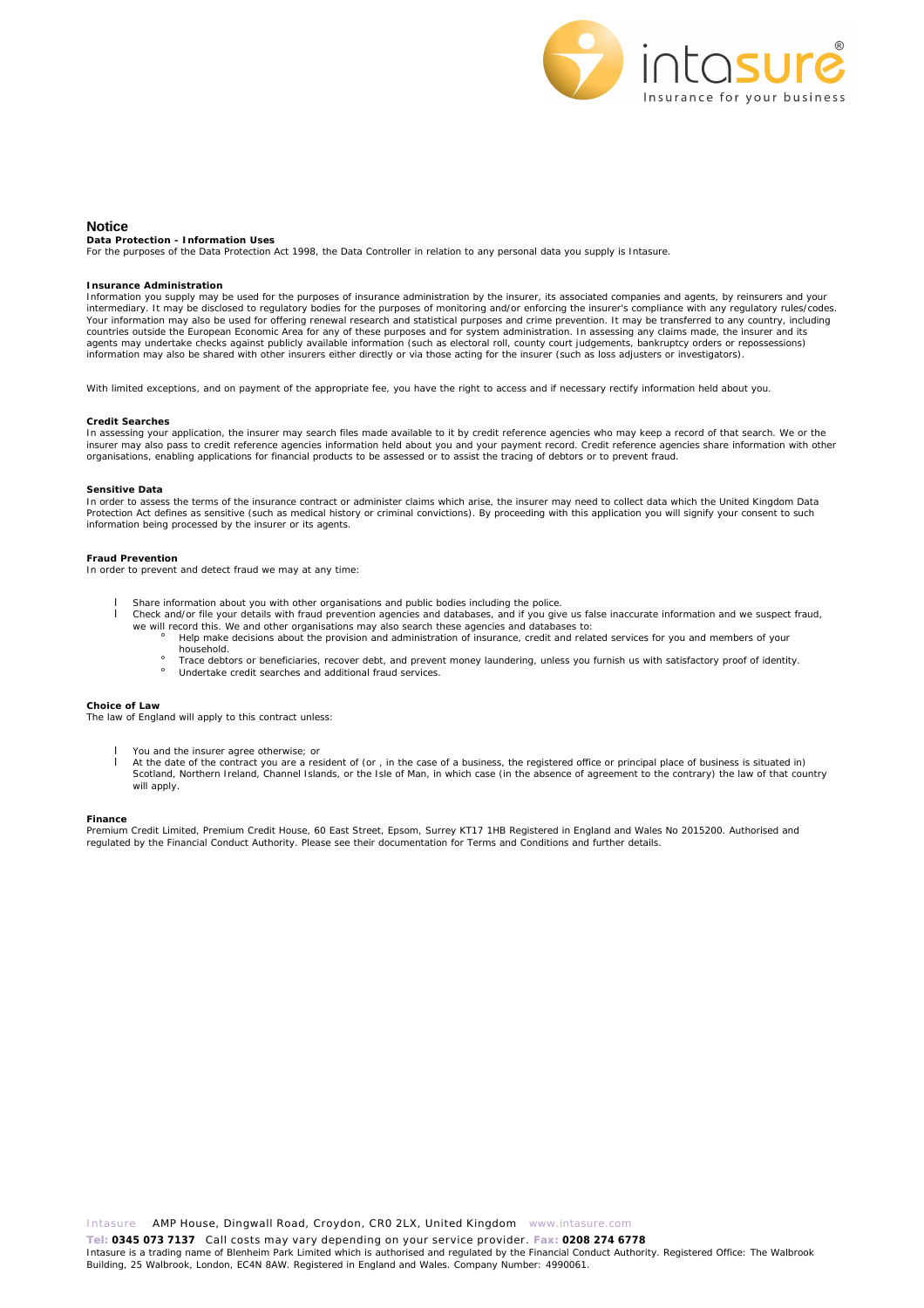

# **Direct Debit Question and Answer Sheet**

Intasure have appointed Premium Credit to arrange and collect monthly direct debits on our behalf. Premium Credit is a reputable company widely used in the insurance industry.

Under an EU directive and the Consumer Credit Act, Premium Credit are legally obliged to send documents explaining the loan agreement that enables a direct debit to be set up. These documents can be very detailed and difficult to interpret. In an effort to help our customers understand these documents we have prepared this Q&A fact sheet to answer the most frequent questions raised by our customers as a result of these letters.

**1. Do I have to be a UK Resident to take out my Direct Debit with Premium Credit Ltd/Intasure?** No, as long as you are a UK Bank Account Holder you can reside abroad.

### **2. Do I need to send back my signed Premium Credit Agreement?**

Yes, Premium Credit will write to you inviting you to sign your agreement online through www.mypremiumcredit.com. Premium Credit can supply a paper copy if required. In the meantime, your first payment will be collected after 7-10 working days. We encourage you to sign this as soon as possible to ensure you are protected under the Consumer Credit Act.

**3. Are my details passed to Premium Credit Ltd without my knowledge?**

No, we will only pass your details over to Premium Credit on your renewal date if an alternative method of payment has not been made. This is to ensure continuous cover.

**4. How much credit do you apply for?**

Your credit agreement will refer to a maximum Credit Limit of £1500. However, this does not apply to you as you will only pay your renewal premium with a 4.2% interest or £10 charge per year, whichever is greater.

**5. Does a Premium Credit Direct Debit with Intasure affect my credit rating?** In the vast majority of cases this will not affect your credit rating. However, Premium Credit will make internal database checks and a risk assessment may be carried out under certain circumstances.

### **6. What if I do not want to accept my renewal with Premium Credit?**

Simply give us a call on +44 (0)345 074 3347 to pay your renewal premium by bank transfer, or by using a Credit or Debit card without a charge. Alternatively, return the enclosed payment options sheet along with your payment using the prepaid envelope provided.

### **7. Will my policy auto-renew?**

Yes, if we do not hear from you, to ensure continuous cover, we will set up your Premium Credit agreement on your renewal date.

If you require any more detail please call our **Accounts Department on +44 (0)208 274 6738**